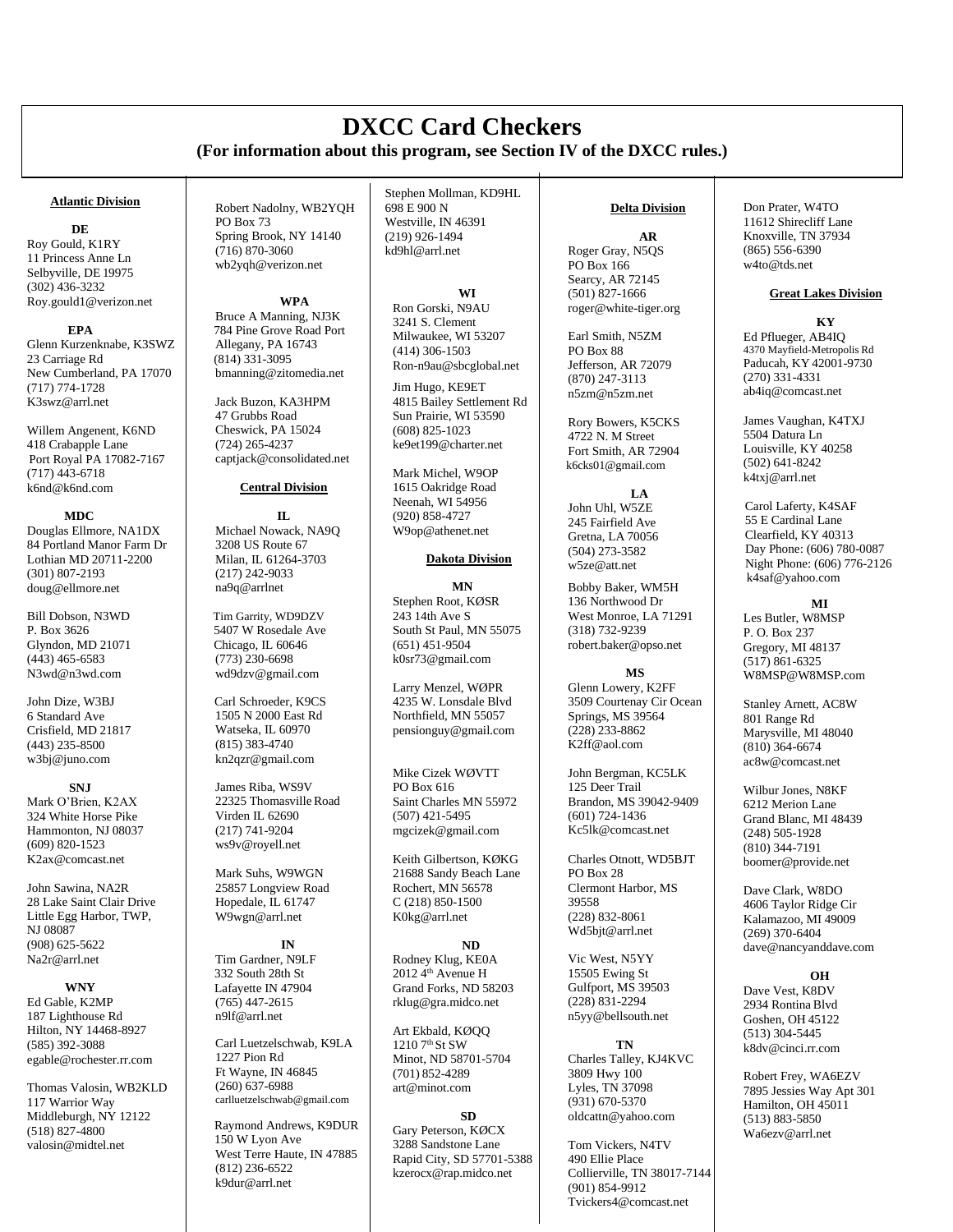Elmer "Goose" Steingass, W8AV 1690 N Honeytown RD Wooster, OH 44691- 9511 (330) 465-6206 [w8av@aol.com](mailto:w8av@aol.com)

Joseph Wehner, W8KNO 11924 Alpha Rd. Hiram, OH 44234 (330) 569-7718 [jlw\\_usna62@yahoo.com](mailto:jlw_usna62@yahoo.com)

#### **Hudson Division**

**ENY** James Burke, WT4Q 2 Ridge Ct Carmel, NY 10512 (845) 225-4521 [wt4q@arrl.net](mailto:wt4q@arrl.net)

 Saul Abrams, K2XA 307 Maple Rd. Slingerlands, NY 12159 (518) 469-4796 [K2xa@arrl.net](mailto:K2xa@arrl.net)

Vincent (Mickey) Favoino, K2NRS 56 Fifth Avenue Newburgh NY 12550 (845) 561-4264 (Day) (845) 562-7366 (Evening) [newbrghrsq@aol.com](mailto:newbrghrsq@aol.com)

**NLI** John Reiser, W2GW 163 Regent Pl West Hempstead, NY 11552 (516) 538-5826 [reiserj@optonline.net](mailto:reiserj@optonline.net)

Aaron Broges, WC2C 2283 E 18<sup>th</sup> Street Brooklyn, NY 11229- 4450 (917) 282-2801 [Radioman613@gmail.com](mailto:Radioman613@gmail.com)

Tom Carrubba, KA2D 226 Sheffield Avenue West Babylon, NY 11704 (631) 422-9594 Ka2d@arrl.net

**NNJ** Steven R. Adell, KF2TI 606 East Vail Rd Landing, NJ 07850 (973) 398-5974 [kf2ti@optonline.net](mailto:kf2ti@optonline.net)

John P. King, KA2F 1582 Elm Street Brick, NJ 08724 (732) 542-1822 [ka2fwb2hdj@gmail.com](mailto:ka2fwb2hdj@gmail.com)

Pete Dougherty, W2IRT 79 Beverly Rd West Caldwell, NJ 07006 (973) 228-2324 [peter@w2irt.net](mailto:peter@w2irt.net)

## **Midwest Division**

**IA** Tom Vavra, WB8ZRL 682 Palisades Access Rd Ely, IA 52227 (319) 848-7604 [wb8zrl@southslope.net](mailto:wb8zrl@southslope.net)

Glenn Johnson, WØGJ 2215 Big Timber Rd Calmar, IA 52132 (218) 760-3663 [w0gj@arrl.net](mailto:w0gj@arrl.net)

David Raymond, WØFLS 20029 352nd Place Earlham, IA 50072 (515) 834-2420 [daraymond@iowatelecom.net](mailto:daraymond@iowatelecom.net)

**KS** Bill Freeland, ACØA 12601 W 100 Terr Lenexa, KS 66215 (913) 486-5228 [freeland66215@sbcglobal.net](mailto:freeland66215@sbcglobal.net)

Mike Crabtree, ABØX 7871 Webster Ave Kansas City, KS 66109 (913) 334-0139 [mcrabtree@kc.rr.com](mailto:mcrabtree@kc.rr.com)

**MO** Cliff Ahrens, KØCA 65 Pioneer Trl Hannibal, MO 63401 (573) 629-7804 [cliff.ahrens@gmail.com](mailto:cliff.ahrens@gmail.com)

Bill Morgan, KØDEQ 12012 County Road 3000 Rolla, MO 65401 (573) 364-1011 (573) 465-5405 [k0deq@arrl.net](mailto:k0deq@arrl.net)

John Yodis, K2VV P. O. Box 88 Moscow Mills, MO 63362  $(636)$  366-4512 [jcyodis@aol.com](mailto:jcyodis@aol.com)

**NE** Reynolds Davis, KØGND 3901 South 42nd St Lincoln, NE 68506-4212 (402) 488-3706 [reynoldsd1@aol.com](mailto:reynoldsd1@aol.com)

Jeff Reynolds, NEØDX 16111 Hickory St Omaha, NE 68130 (402) 305-5739 [ne.dxcc@centurylink.net](mailto:ne.dxcc@centurylink.net)

## **New England Division**

 $CT$ Jonathan Beatty, WF1H 9 Bellaire Manor Cromwell, CT 06416 (860) 635-0234 [wf1h@arrl.net](mailto:wf1h@arrl.net)

Tom Alessi, K1TA 147 Joffre Avenue Apt 2 Stamford CT 06905-293[3](mailto:k1ta@arrl.net) [k1ta@arrl.net](mailto:k1ta@arrl.net)

**EMA** Stan Laine, W1LE PO Box 1293 Forestdale, MA 02644 (508) 833-2196 [stanw1le@verizon.net](mailto:stanw1le@verizon.net)

Les Peters, N1SV 33 Hayes Rd Townsend, MA 01469 (978) 597-5370 [n1sv@comcast.net](mailto:n1sv@comcast.net)

Robert C. Reiser, AA1M 6 Savin St Burlington, MA 01803-221[0](mailto:aa1m@arrl.net) [aa1m@arrl.net](mailto:aa1m@arrl.net)

**ME** Stephen Kercel, AA4AK 2 Brian Dr Brunswick, ME 04011 (207) 729-4504 [aa4ak.1@gmail.com](mailto:aa4ak.1@gmail.com)

**NH** Bill Dodge, K1BD 78 Littleworth Rd Dover, NH 03820-4331 (603) 742-0130 [k1bd@comcast.net](mailto:k1bd@comcast.net)

**RI** James Spears, N1NK 494 West Demello Dr Tiverton, RI 02878 (401) 624-6031 [n1nk@cox.net](mailto:n1nk@cox.net)

**VT** Mitchell Stern, W1SJ PO Box 8099 Essex, VT 05451 (802) 879-6589 [w1sj@arrl.net](mailto:w1sj@arrl.net)

## **Northwestern Division**

**AK** Joe Jeffries, WL7E P. O. Box 214 Soldotna AK 99669 (360) 621-094[1](mailto:wl7e@arrl.net) [wl7e@arrl.net](mailto:wl7e@arrl.net)

Ronald Godden, AL2V 660 S. Maney Drive Wasilla AK 9965[4](mailto:rogodden@mtaonline.net) [rogodden@mtaonline.net](mailto:rogodden@mtaonline.net)

**EWA** Ed McLaughlin, W6OLA 3815 South Green Street Kennewick, WA 99337 (509) 586-8652  $(509)$  460-2441 [W6ola@arrl.net](mailto:W6ola@arrl.net)

Bruce Wade, N7ZA 107 E. Franklin Drive Nine Mile Falls, WA (509) 396-3082 [N7za99@gmail.com](mailto:N7za99@gmail.com)

Mark Tharp, KB7HDX P.O. Box 2222 Yakima, WA 98907 (509) 952-576[4](mailto:kb7hdx@arrl.net) [kb7hdx@arrl.net](mailto:kb7hdx@arrl.net)

Gary Bytnar, AD7XG 26450 Steret Road N. Davenport, WA 99122 (509) 263-0797 [ad7xg@arrl.net](mailto:ad7xg@arrl.net)

 **ID** Greg Wilson, N4CC 1444 N. McKinney Lane Boise, ID 83704 (208) 608-3216 [n4cc@windstream.net](mailto:n4cc@windstream.net)

Don Clower, KA7T 5103 W. Cherry Ln Meridian, ID 83642 (208) 888-7020 [donka7t@gmail.com](mailto:donka7t@gmail.com)

**OR** Richard Frey, K4XU 61255 Ferguson Rd Bend, OR 97702 (541) 350-3664 [k4xu@arrl.net](mailto:k4xu@arrl.net)

Pete Lillie, W7JY 27619 Clear Lake Rd Eugene, OR 97402 (541) 688-2173 [w7jy@comcast.net](mailto:w7jy@comcast.net)

David Cole, NK7Z PO Box 51111 Eugene, OR 97405 cardcheck@nk7z.net

**WWA** Brian Stucker, KB2S 15906 NE 106th Street Redmond, WA 98052 obsidian97@gmail.com

John Van Dalen, N7AME 1316 Hoyt Avenue Everett, WA 98201-1610 (425) 280-6396 [johnv@frontier.com](mailto:johnv@frontier.com)

Al Rovner, K7AR 18809 NE 21st St Vancouver, WA 98684 (360) 256-7437 [k7ar@comcast.net](mailto:k7ar@comcast.net)

Dick Swanson, K7BTW 114 Raintree Loop SE Rainier, WA 98576-9701 (425) 890-0552 [k7btw@comcast.net](mailto:k7btw@comcast.net)

Scott Douglas, W7XC PO Box 7320 Bonney Lake, WA 98391 (253) 891-8000 [Scott\\_douglas@comcast.net](mailto:Scott_douglas@comcast.net)

## **Pacific Division**

#### **EB**

Bruce Croskey, AHØU 4312 Ranier Pl Pittsburg, CA 94565 (925) 623-4388 [bruce@croskey.org](mailto:bruce@croskey.org)

**PAC** John Morgan, KH6U 1576 Kupau St Kailau, O'ahu Hawaii 9673[4](mailto:kh6u@arrl.net) Kh6u@arrl.net

Alan Maenchen, AD6E 2164 Kamaile St 5458 Wailuku, Maui, Hawaii 96793-5458 [ad6e@arrl.net](mailto:ad6e@arrl.net)

#### **SCV**

Andreas Junge, N6NU 262 Hillview Ave Redwood City, CA 94062 (650) 520-8205 [n6nu@arrl.net](mailto:n6nu@arrl.net)

Russ Bentson, K6KLY 3432 Lodge Dr Belmont, CA 94002 (510) 852-0002 [k6kly@scbglobal.net](mailto:k6kly@scbglobal.net)

**SF**

Chuck Ternes, N6OJ 535 Cherry St Petaluma, CA 94952 (707) 763-2528 [n6oj@sbcglobal.net](mailto:n6oj@sbcglobal.net)

Robert Devine, KC6AWX 407 Alameda Del Prado Novato, CA 94949 (415) 883-8980 [kc6awx@kc6awx.com](mailto:kc6awx@kc6awx.com)

# **SJV**

Robert Selbrede, K6ZZ 21840 Conklin Blvd California City, CA 93505 (706) 373-2204 [bob.selbrede@gmail.com](mailto:bob.selbrede@gmail.com)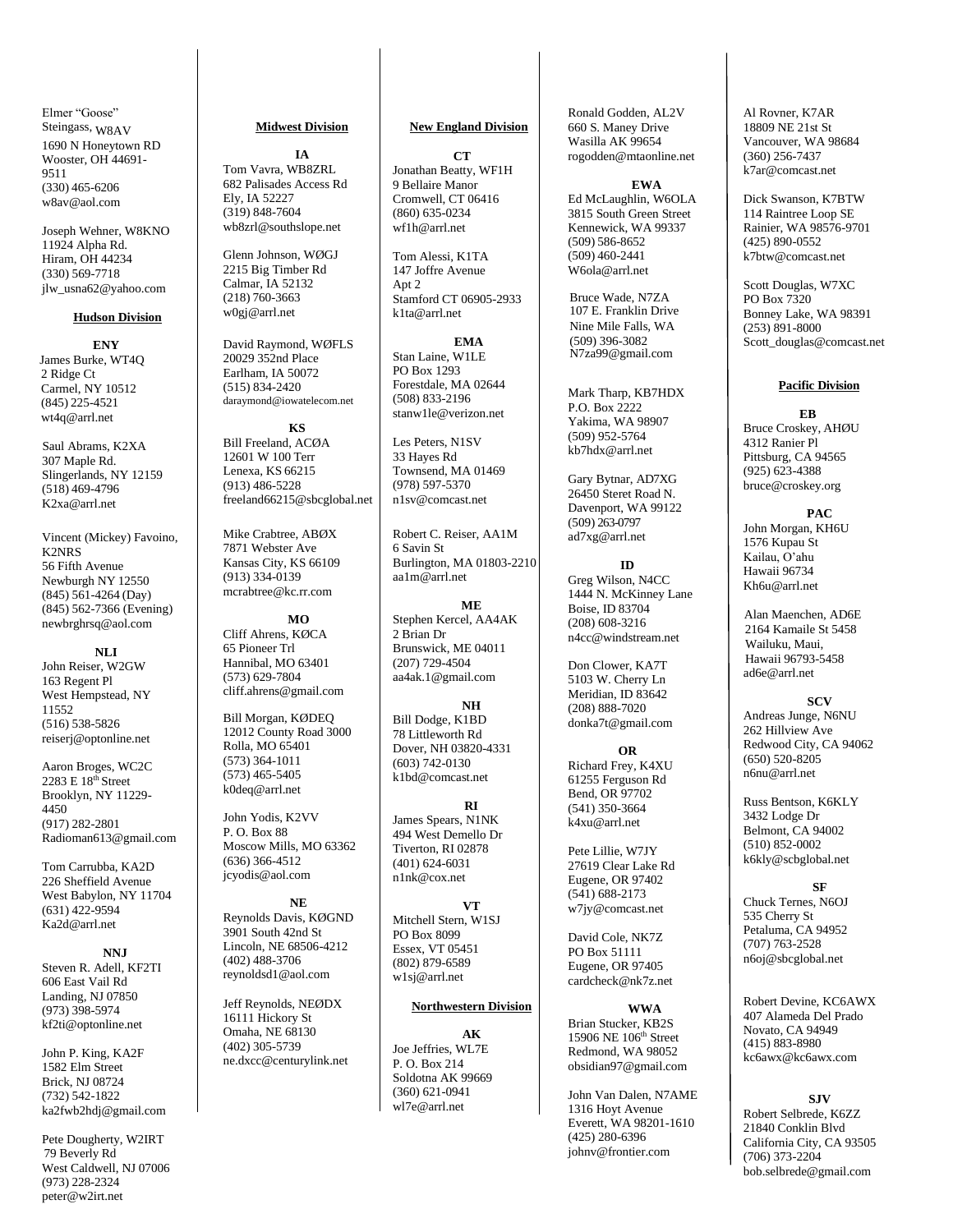Charles McConnell, W6DPD 1658 W. Mesa Avenue Fresno, CA 93711-1944 (559) 431-2038 [charles.mcconnell@comcast.net](mailto:charles.mcconnell@comcast.net)

Chet Jensen, W6XK P.O. Box 1408 Hughson, CA 95326 (209) 883-296[8](mailto:w6xk@fire2wire.com) [w6xk@fire2wire.com](mailto:w6xk@fire2wire.com)

#### **SV**

Kenneth O. Anderson, K6TA PO Box 853 Pine Grove, CA 95665 (209) 217-6971 [k6ta@arrl.net](mailto:k6ta@arrl.net)

Rick Samoian, W6SR 9220 Forestberry Way El Dorado Hills, CA 95762 (530) 344-9085 [ricksamoian@outlook.com](mailto:ricksamoian@outlook.com)

Bob Wortman, WB6VYH 8794 Steven Avenue Orangevale, CA 95662 (916) 988-7115 [Wortman4@comcast.net](mailto:Wortman4@comcast.net)

#### **Roanoke Division**

**NC** William McDowell, K4CIA 13208 Norwood Rd Raleigh, NC 27614 (919) 846-2317 [k4cia@arrl.net](mailto:k4cia@arrl.net)

David Anderson, K4SV 1271 Red Fox Road Tryon, NC 28782 (828) 777-5088 [davek4sv@yahoo.com](mailto:davek4sv@yahoo.com)

#### **SC**

Gary Dixon, K4MQG 1606 Crescent Ridge Dr Fort Mill, SC 29715-9138 (803) 547-7450 [gdixon@comporium.net](mailto:gdixon@comporium.net)

Paul Greaves, W4FC 33 N. Acres Drive Greenville, SC 29609 (864) 421-2288 [w4fc@juno.com](mailto:w4fc@juno.com)

Dave Fuseler, NJ4F 4943 Baptist Hill Road Hollywood, SC 29449 (843) 647-0101 [Nj4f@comcast.net](mailto:Nj4f@comcast.net)

**VA** Terry Hines, N4ZH 3505 Woodburn Road Annandale, VA 2200[3](mailto:trthines@verizon.net) [trthines@verizon.net](mailto:trthines@verizon.net)

Donald Lynch, W4ZYT 1517 W. Little Neck Rd Virginia Beach, VA 23452 (757) 477-4317 [w4zyt.don@gmail.com](mailto:w4zyt.don@gmail.com)

David Dunkelberger, W9CTJ 42 Knoll Woods Drive Rustberg, VA 24588 (434) 942-7429 aspen16@outlook.com

John Kanode, N4MM 1741 Old Chapel Rd Boyce, VA 22620 (540) 837-1340 [n4mm@shentel.net](mailto:n4mm@shentel.net)

Denny Avers, W3DRY 7 Lakeview Cir Palmyra, VA 22963 (434) 589-7977 [W3dry.dxcc@avers.net](mailto:W3dry.dxcc@avers.net)

**WV** Hal Turley, W8HC 2309 Lincoln Ave St Albans, WV 25177 (304) 741-1387 [w8hc@aol.com](mailto:w8hc@aol.com)

Alan Carpenter, W8OP 2485 E. Grafton Rd Fairmont, WV 26554 (304) 366-9559 [w8op@comcast.net](mailto:w8op@comcast.net)

David Ellis, WA8WV 610 Hillsdale Dr Charleston, WV 25302 (304) 344-4488 [wa8wv@aol.com](mailto:wa8wv@aol.com)

## **Rocky Mountain Division**

**CO** Barry Mitchell, NØKV 12200 Boothill Dr Parker, CO 80138 (303) 841-6510 [n0kv@earthlink.net](mailto:n0kv@earthlink.net)

Richard Williams, K8ZTT 11347 E. Grant Rd Franktown, CO 80116 (303) 840-1672 [k8ztt@yahoo.com](mailto:k8ztt@yahoo.com)

Brad Chesnut, AK0BC PO Box 23028 Glade Park CO 8152[3](mailto:ak0bc77@gmail.com) [ak0bc77@gmail.com](mailto:ak0bc77@gmail.com)

**NM** Dave Jorgensen, WD5COV 18645 Cortez Road SE Deming, NM 88030 (575) 531-0293 wd5cov@vtc.net

Robert Norton, N5EPA 151 Ballenger Ranch Road Edgewood, NM 87015 [n5epa.bob.n@g](mailto:n5epa.bob.n@)mail.com

**UT** Darryl Hazelgren, K7UT 247 East 13800 South #21 Draper, UT 84020

(801) 580-9636 [darryl@hazelgren.net](mailto:darryl@hazelgren.net) Donald Butler, N5LZ 45 South 100 East PO Box 482 Mendon, UT 84325 (435) 752-2190 [n5lz@comcast.net](mailto:n5lz@comcast.net)

Jim Lawrence, W7CT 1031 Walburk Avenue Layton, UT 84040-2818 (801) 309-9534 w7ct@gmail.com

 Dwayne Allen, WY7FD P.O. Box 1482 Sundance, WY 82729  [wy7fd@arrl.net](mailto:wy7fd@arrl.net)

#### **Southeastern Division**

**AL** Terry Sims, NN4R 25 Cherry Tree LN Cropwell, AL 35054-3752  $(20\bar{5})$  814-4205 (205) 966-0847 [RTSims@aol.com](mailto:RTSims@aol.com)

Mike Maples, K4ADK 3707 Lookout Dr Huntsville, AL 35801 (256) 534-6563 [mmaples9@comcast.net](mailto:mmaples9@comcast.net)

Jimmy Long, W4ZRZ 8850 Pine Mountain Rd Springville, AL 35146 (205) 467-0295 [w4zrz@aol.com](mailto:w4zrz@aol.com)

**GA** Bill Barr, N4NX 742 Grimes Nose Road Sautee, GA 30571-5155 (770) 634-1550) [n4nx@n4nx.com](mailto:n4nx@n4nx.com)

Mike Weathers, ND4V 207 Longview Drive Norcross, GA 30071 (404) 431-0195 nd4v@comcast.net

Verne Fowler, W8BLA 6140 Old Still Run Road Gainesville, GA 30506 W8bla@arrl.net (770) 364-9500

Ron Blake, N4KE 3046 SE 50th St Keystone Hgts, FL 32656 (352) 235-1644 [rblakecbi@yahoo.com](mailto:rblakecbi@yahoo.com)

Robert Cumming, W2BZY 1850 Crowley Circle East Longwood, FL 32779 (407) 333-0690 [w2bzy@cfl.rr.com](mailto:w2bzy@cfl.rr.com)

Stephen Szabo, WB4OMM 536 Central Park Boulevard Port Orange, FL 32127- 1136 (386) 566-2085 Sszabo1@cfl.rr.com

Gerald F. Gross, WA6POZ 1626 Shakespeare Drive Tallahassee FL 32317-8688 (850) 877-8134 [wa6poz@comcast.net](mailto:wa6poz@comcast.net)

John Smith, K3GO 79 Codo Court Saint Augustine, FL 32095 k3go@bellsouth.net

**PR** Telesforo Figueroa, KP4P Urb. Fairview 711 Calle Martin Guiluz San Juan, PR 00926-7724 (787) 475-3500 [kp4p@hotmail.com](mailto:kp4p@hotmail.com)

Julio Medina, NP3CW Tintillo Gardens I-30 Third St Guaynabo, PR 00966 (787) 782-1185 [jcm1907@yahoo.com](mailto:jcm1907@yahoo.com)

**SFL** Mark Horowitz, K2AU 6831 SW 16th St Plantation, FL 33317 K2au@arrl.net

David Brower, K4NST 10875 141st Ave Fellsmere, FL 32948 (772) 571-9944 [w4dkb@yahoo.com](mailto:w4dkb@yahoo.com)

Dan Gravereau, N1ZZ 1221 Seminole Drive Indian Harbour Beach, FL 32937 dgraveeau@gmail.com

**WCF** Stephen Elliott, KS4WA 1006 Highgrove Ct Valrico, FL 33594 (813) 393-9600 [ks4wa@aol.com](mailto:ks4wa@aol.com)

Tony DeAngelo, N2MFT Po Box 341471 Tampa, FL 33694 (813) 318-1700 [tonyn2mft@gmail.com](mailto:tonyn2mft@gmail.com)

Lee Boulineau, KX4TT 112 S Lauber Way Tampa, FL 33609-2615 (813) 323-8183 [Kx4tt@yahoo.com](mailto:Kx4tt@yahoo.com)

## **Southwestern Division**

**AZ** Jess Colvin, AI9L 10025 N. Avenida Martin Kingman, AZ 86409 (815) 685-0655 [ai9l@sbcglobal.net](mailto:ai9l@sbcglobal.net)

Reinhard Geissler, K7RGG 3449 E. Delcoa Dr Phoenix, AZ 85032 (602) 992-2173 [dl1uf@compuserve.com](mailto:dl1uf@compuserve.com)

Ron Cade, W6ZQ 39676 S.Winding Trl Tucson, AZ 85739 (714) 460-3803 [Ron.w6zq@gmail.com](mailto:Ron.w6zq@gmail.com)

Jim Zimmerman, N6KZ 778 Grapevine Ln Prescott, AZ 86305 (928) 713-0542 [n6kzdx@gmail.com](mailto:n6kzdx@gmail.com)

 Michael Mitchell, W6RW 835 S Palm Avenue Yuma 85364 AZ 85364 [w6rw@earthlink.net](mailto:w6rw@earthlink.net)

**LAX** John Schroeder, N6QQ 12719 Park St Cerritos, CA 90703 (562) 404-1112 [n6qq@msn.com](mailto:n6qq@msn.com)

**ORG** Arnold Shatz, N6HC 10931 Hunting Horn Dr Santa Ana, CA 92705-2499 (714) 573-2965 [n6hc@aol.com](mailto:n6hc@aol.com)

**SB** Jim Robb, W6OUL 501 N Poppy Lompoc, CA 93436 (805) 736-0547 [Jimw6oul@impulse.net](mailto:Jimw6oul@impulse.net)

Bill McFarlen, WA5VGI 10955 San Marcos Rd Atascadero, CA 93422 (805) 466-0372 [wmcfarlen@aol.com](mailto:wmcfarlen@aol.com)

## **SDG**

Patrick Bunsold, WA6MHZ 1615 LaCresta Blvd El Cajon, CA 92021 (619) 316-8630 [wa6mhz@arrl.net](mailto:wa6mhz@arrl.net)

Jim Price, K6ZH 4953 Lorraine Drive San Diego, CA 92115 k6zh@arrl.net

# **NFL**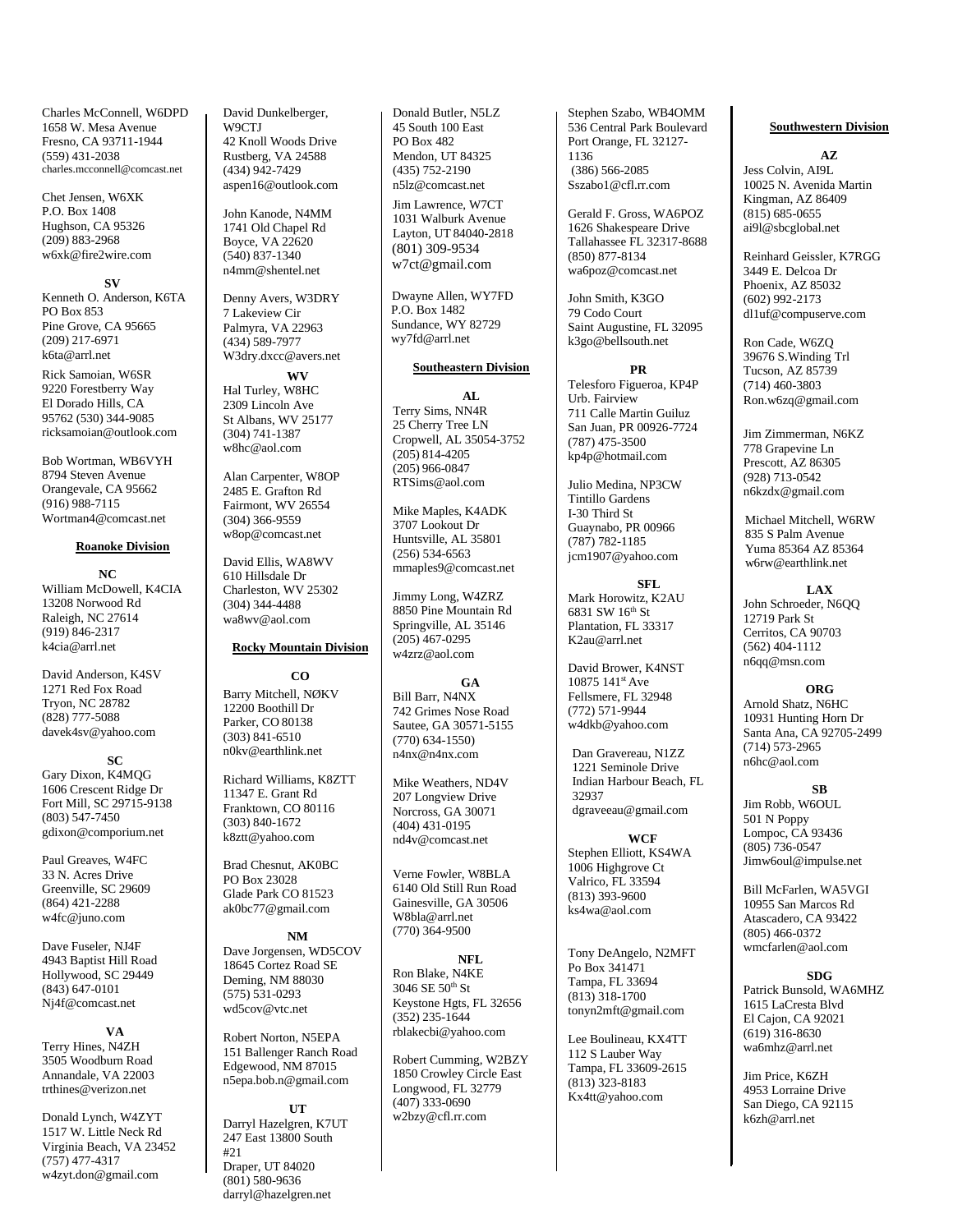## **West Gulf Division**

**NTX** Dick Sander, K5QY 110 Starlite Dr Murphy, TX 75094-3231 (972) 423-3982 [k5qy1@verizon.net](mailto:k5qy1@verizon.net)

Mike Krzystyniak, K9MK 5925 County Road 311 Grandview, TX 76050 (817) 691-8371 [k9mk@flash.net](mailto:k9mk@flash.net)

Dave Jaksa, WØVX 626 Torrey Pines Ln Garland, TX 75044 (972) 495-0048 [w0vx@arrl.net](mailto:w0vx@arrl.net)

George Huling, K5GH 2619 Bordeaux Dr McKinney, TX 75070 (972) 898-7908 [george@k5gh.net](mailto:george@k5gh.net)

**OK** Jim Richardson, N5OHL 1810 NW 18th St Oklahoma City, OK 73106 (405) 473-8009 [n5ohl@cox.net](mailto:n5ohl@cox.net)

Coy Day, N5OK 20685 SW 29 Union City, OK 73090 (405) 483-5632 [N5ok@atlinkwifi.com](mailto:N5ok@atlinkwifi.com)

Ronald Grossman, AF5Q 1308 SW Washington Lawton, OK 73501 (580) 919-0816 af5q@arrl.net

Gene Lewis, W5LE 8765 Casper Lane Mounds, OK 74047 (918) 352-8972 [w5le@okdxa.net](mailto:w5le@okdxa.net)

**STX** Buzz Jehle, N5UR P. O. Box 2277 Bandera, TX 78003-2277 [buzz@logi.us](mailto:buzz@logi.us)

Susan King, K5DU PO Box 313 Manor, TX 78653 (512) 272-5713 [cardchecker.stx@gmail.com](mailto:cardchecker.stx@gmail.com)

Edward Cox, KE3D 6811 Breezy Pass Austin, TX 78749 (512) 288-4135 [edcintexas@austin.rr.com](mailto:edcintexas@austin.rr.com)

Bob Walworth, N5ET 3446 Gary Lane Spring, TX 77380 (832) 381-7144 [rwalworth@charter.net](mailto:rwalworth@charter.net)

**WTX** Douglas R. Speer, W5WTX 8401 CPT Woodrow Call Trail Amarillo, TX 79118 (608) 201-2039

Robert Wood, W5AJ 4111 Tumbleweed Trl Midland, TX 79707 (432) 425-6041 [woodr90@g](mailto:woodr90@)mail.com

w5wtx@arrl.net

## **Non-USA**

**Argentina**  Diego Salom, LU8ADX Av Cordoba 3421 6 D Buenos Aires C1188AAA [lu8adx@amsat.org](mailto:lu8adx@amsat.org)

**Australia** Dr. Michael Carper, VK4PIE 172 Kadumba Street Yeronga, QLD 4104 [mike@wa9pie.net](mailto:mike@wa9pie.net)

Paul Hanna, VK2HV 88 High Street Maitland, NSW 2320 vk2hvpaul@gmail.com

Paul Simmonds, VK5PAS PO Box 169 Mount Barker South Australia 5251 [simmopa@iprimus.com.au](mailto:simmopa@iprimus.com.au)

Laurie Davison, VK7ZE PO Box 40 Ulverstone Tasmania 7315 [vk7ze@westnet.com.au](mailto:vk7ze@westnet.com.au)

Luke Steele, VK3HJ P.O. Box 16 Lancefield Vic 343[5](mailto:Vk3hj@wia.org.au) [Vk3hj@wia.org.au](mailto:Vk3hj@wia.org.au)

**Belgium**  Egbert Hertsen, ON4CAS Van Busleydenstraat 10 Mechelen, B-280[0](mailto:egbert.hertsen@pandora.be) [egbert.hertsen@pandora.be](mailto:egbert.hertsen@pandora.be)

**Brazil**  Claudio Gimenez, PY2KP P. O. Box 80.175 Sao Paulo SP 03350-970 [py2kp@uol.com.br](mailto:py2kp@uol.com.br)

**Bulgaria**  Vencislav Penkovski, LZ2JE P.O. Box 830 1000 Sofia [lz2je@yahoo.com](mailto:%20lz2je@yahoo.com)

**Canada** Gilles Renucci, VE2TZT 550 Chemin Monk Ile-Bizard, QC, H9E 1B2 (514) 696-7004 [ve2tzt@arrl.net](mailto:ve2tzt@arrl.net)

Gerry Hohn, VE6LB 51 Tuscany Hills Point NW

Calgary, AB, T2W 4V6 (403) 251-0384 [ve6lb@rac.ca](mailto:ve6lb@rac.ca)

Joel Weiner, VE6WQ 41 Fairway Dr Edmonton, AB T6J 2C2 (780) 436-6763 [joel.weiner@ualberta.ca](mailto:joel.weiner@ualberta.ca)

Rick Williams, VE7TK 4220 Westervelt Place Victoria, BC V8X 4W5 (250) 479-3901 rick.williams@ve7tk.com

Garry Hammond, VE3XN 5 McLaren Ave Listowel, ON N4W 3K1 (519) 291-4813 [ve3xn@persona.ca](mailto:ve3xn@persona.ca)

Jessy Blanchette, VE4JBB 1434 Wellington Crescent Winnipeg MB R3N 0B3 [ve4jbb@gmail.com](mailto:ve4jbb@gmail.com)

John Scott, VE1JS 324 Church Hill Road Sandy Cove NS B0V 1E0 (902) 834-2681 [scotts@sandycove-ns.ca](mailto:scotts@sandycove-ns.ca)

George Gorsline, VE3YV 118 MacPherson Ave Toronto, ON, M5R 1W8 (416) 921-4214 ve3yv@pathcom.com

**Colombia** Sandra Arango, HK3JJB Carrera 11 B - #135A 08 Bogota, DC 110121 Sandra\_sarango24@hotmail.com

**Croatia** Stiepan Diurin, 9A8A Milke Trnine 2A Varazdin HR 42000 [9a8a@mail.inet.hr](mailto:9a8a@mail.inet.hr)

**Czech Republic** Milos Prostecky, OK1MP Za Lazenkou 503 Praha 10, 1070[0](mailto:ok1mp@volny.cz) [ok1mp@volny.cz](mailto:ok1mp@volny.cz)

**Denmark** Allis Andersen, OZ1ACB Kagsaavej 34 DK-2860 Soebor[g](mailto:oz1acb@wiland.dk) [oz1acb@wiland.dk](mailto:oz1acb@wiland.dk)

**Dominican Republic** Rigoberto Diaz G, HI8RD P. O. Box 799 Santo Domingo [HI8RD2010@gmail.com](mailto:HI8RD2010@gmail.com)

**England** Fred Handscombe, G4BWP Sandholm, Bridge End Rd Red Lodge Bury St Edmunds, Suffolk, IP28 8LO [fred@g4bwp.com](mailto:fred@g4bwp.com)

Lionel Parker, G5LP 128 Northampton Rd Wellingborough Northants NN8 3P[J](mailto:lionel@g5lp.co.uk) [lionel@g5lp.co.uk](mailto:lionel@g5lp.co.uk)

Jim Kellaway, G3RTE 55 Ladbrooke Dr Potters Bar, EN6 1QW [jkellaway@btinternet.com](mailto:jkellaway@btinternet.com)

**Finland**  Pertti Turunen, OG2M Kolunkulma 157 17130 Vesivehmaa Og2m@kolumbus.fi

**France**  Gerard Debelle, F2VX 4, Le haut d'Yvrac Yvrac, F-3337[0](mailto:f2vx@wanadoo.fr) [f2vx@wanadoo.fr](mailto:f2vx@wanadoo.fr)

**Germany** Peter Hoffman, DK2NG Vitzke Kolonie 31 Kuhfelde 29416 [dk2ng@t-online.de](mailto:dk2ng@t-online.de)

Falk Weinhold, DK7YY Postfach 350 432 Berlin, 10213 [Dk7yy@darc.de](mailto:Dk7yy@darc.de)

Mike Oerter, DJ5AV Birkenweg 19 Heiligenberg, D-88633 [dj5av@darc.de](mailto:dj5av@darc.de)

Dr. Dieter Messer, DJ9ON Hoher Wald 31 51519 Odenthal [Dieter.Messer@netcologne.de](mailto:Dieter.Messer@netcologne.de)

**Greece** Michalis (Mike) Krideras, SV1RK 27 Cyprus St. GR-166 75 Gilfada Athens [Sv11mike@gmail.com](mailto:Sv11mike@gmail.com)

**Guatemala** Juan Carlos Munoz, TG9AJR P.O. Box 186 Puerto Parada. 0107[3](mailto:tg9ajr@arrl.net) [tg9ajr@arrl.net](mailto:tg9ajr@arrl.net)

**Iceland**  JonasBjarnason, TF3JB Alandi 3 108 Reykjavik jonas. bjarnason.hag@gmail.co m

**India** Prasad Rajagopal, VU2PTT 1184, 3rd Cross, 1st Block, BDA Layout, HAL 3rd Stage, New Thippasandra Bangalore 560075 [vu2ptt@gmail.com](mailto:vu2ptt@gmail.com)

**Ireland** David Deane, EI9FBB 7 Spriggs Rd Gurannabraher Cork Ctv [ei9fbb@oceanfree.net](mailto:ei9fbb@oceanfree.net)

**Israel**  Joseph Obstfeld, 4X6KJ 3, Hanegev Street, Apt 403 Ganei Tikva 5591703 Josepho@bezeqint.net

**Italy** Mauro Pregliasco, I1JQJ Via Cimabue 8/B 10137 Torino TO [i1jqj.mauro@gmail.com](mailto:i1jqj.mauro@gmail.com)

Antonio Cannataro, IZ8CCW Via Don Minzoni 18 87040 Marano Marchesato  $(CS)$ [Iz8ccw@mdxc.org](mailto:Iz8ccw@mdxc.org)

**Japan**  Takayuki Ishikawa, JJ2PIK 4-23 Myohon St. Mizuho Nagoya City AICHI 467-0842  [hq@jarl.org](mailto:hq@jarl.org)

Yasunori Naito, JA2KVD C/O JARL 3-43-1 Minamiotsuka Toshima-ku Tokyo [hq@jarl.org](mailto:hq@jarl.org)

Naohiko Mashita, JA1HGY 8-2-4-2A Alasaka Minato Tokyo 107-0052 [hq@jarl.org](mailto:hq@jarl.org)

Hiroyoshi Tamama, JA1SLS 3-43-1 Minamiotsuka Toshima-ku Tokyo 170-807[3](mailto:hq@jarl.org) [hq@jarl.org](mailto:hq@jarl.org)

Masayoshi Ebisawa, JA1DM 3-43-1 Minamiotsuka Toshima-ku Tokyo 170-807[3](mailto:hq@jarl.org) [hq@jarl.org](mailto:hq@jarl.org)

Shigeo Kanehira,JA1VDJ 3-43-1 Minamiotsuka Toshima-ku Tokyo 170-807[3](mailto:hq@jarl.org) [hq@jarl.org](mailto:hq@jarl.org)

Kiyotaka Ichikawa, JH3PAS Issiki-Nishi 1-74-3 Hiraoka, Kakogawa Hyogo 675-0117 hq@arl.org